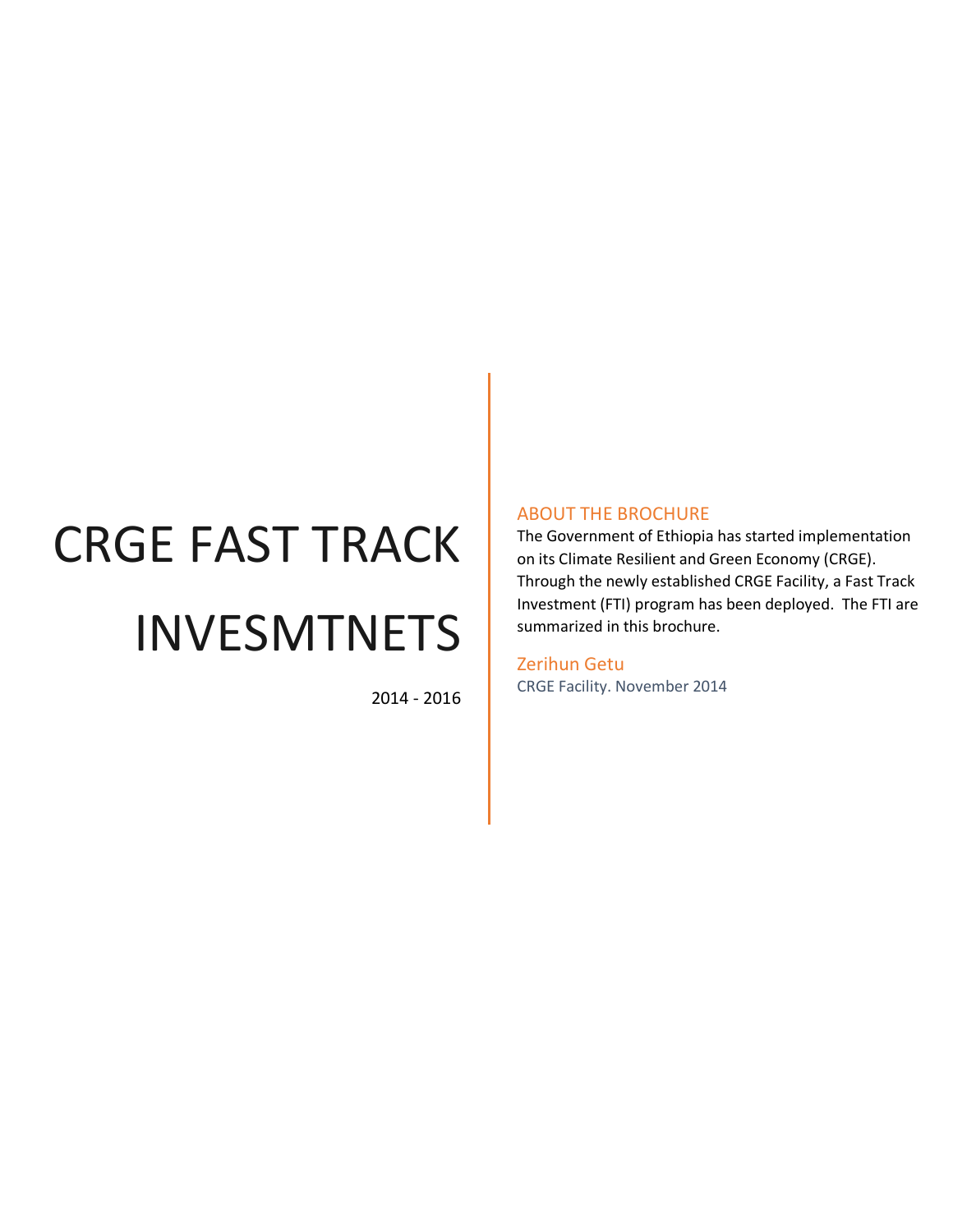# FAST TRACK INVESTMENT PORFOLIO

## THE FAST TRACK INVESTMENTS

The Government of Ethiopia established the CRGE Facility as a mechanism of coordinating, aggregating, managing and deploying finance toward the CRGE. The Facility began its first round of funding in June 2014 to selected projects that directly contribute to growth, resource efficient low carbon development and building resilience. These projects were prepared by sectors and regions within the six CRGE priority ministries. The FTIs projects are designed to jump start implementation of the CRGE in 6 key ministries, it also acts to test the CRGE Facilities processes and give rapid iterative feedback for implementation modalities on the ground.

## FTI Funding Allocation

The CRGE Facility funds were allocated per the government's priority areas as follows:

| Forestry                           | \$3.5 Million  |
|------------------------------------|----------------|
| Agriculture                        | \$6.8 Million  |
| Water                              | \$3 Million    |
| Energy                             | \$3 Million    |
| Urban Development and Construction | \$1.5 Million  |
| Transport                          | \$1.5 Million  |
| Industry                           | \$1.5 Million  |
| <b>Total Allocation:</b>           | \$20.8 Million |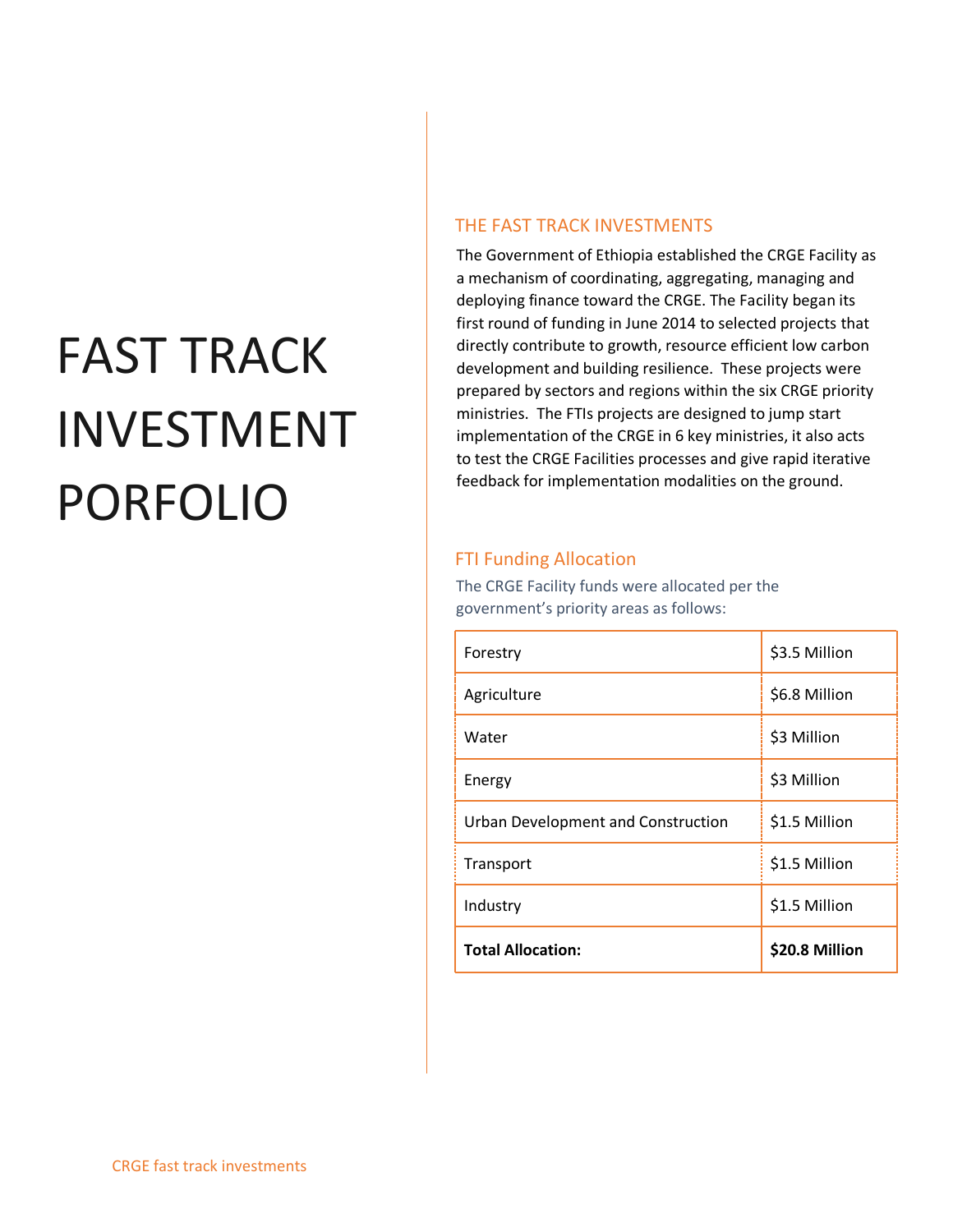# Overview:

The Government of Ethiopia initiated the Climate-Resilient Green Economy (CRGE) initiative to address the adverse effects of climate change and build a greener economy. Ethiopia has committed to build a climate resilient green economy, achieving middle-income status by 2025, with a zero-net greenhouse gas emission from 2010 levels while building climate resilience.

To make this ambition a reality, the Government of Ethiopia aims to fully mainstream and integrate the CRGE with the Growth and Transformation Plan (GTP) by 2015. This will ensure that all regions and sectors work towards effective implementation of CRGE actions aligned to the GTP. The Government also established the CRGE Facility to attract, aggregate, blend and deploy resources across the economy to achieve the CRGE. The Facility was capitalized in 2013 and 2014 by investments for UK DFID (£15 Million GBP) and the Government of Austria (Euro 630,000).

In January 2014, the Management Committee allocated 20.8 Million USD to 6 core CRGE sectors. Sectors were asked to review their Growth and Transformation Plans (GTP- I) and identify activities that can be implemented on the ground with the remaining GTP I period. In collaboration with relevant actors, sectors prepared Fast Track Investments (FTIs) for immediate implementation (with an ideal time frame of 18 months).

The FTIs were designed to contribute to triple objectives of economic growth, greenhouse gas emission reduction and resilience to the adverse effects of climate change. Sectors are expected to draw lessons from implementation of these FTIs and build long term strategic plans in line with GTP II planning process to enable sustainable economic growth and reduce poverty.

FTIs were submitted to the CRGE Facility and appraised against three high level criteria: relevance, impact and deliverability. The following diagram summarizes the overall projects that were awarded by each sector. A brief overview of the specific projects is summarized in the following pages.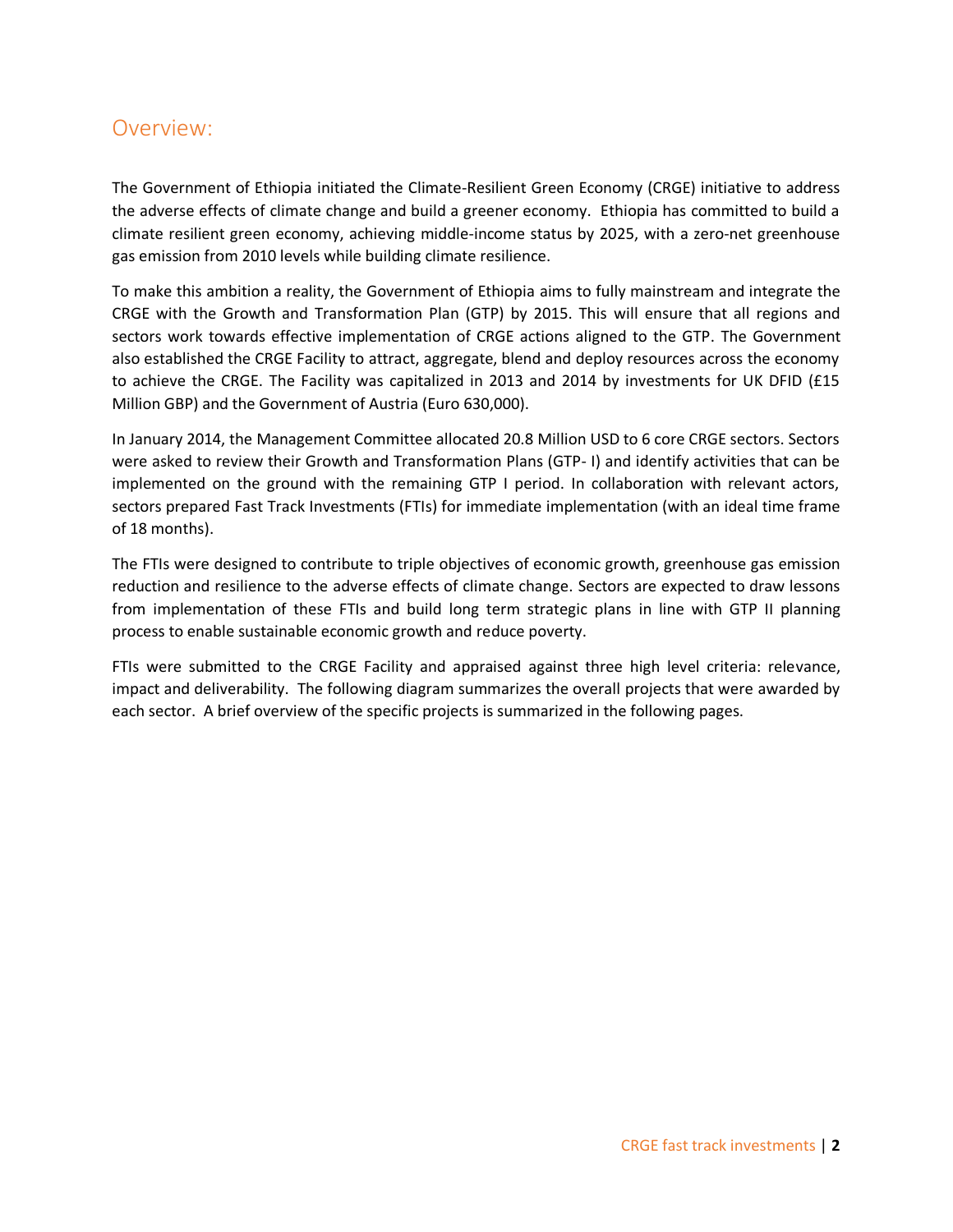| Agriculture                                                                                                                              | \$6.8 M |
|------------------------------------------------------------------------------------------------------------------------------------------|---------|
| •2 large programmatic investments in CSA<br>•M&E system development by private sector<br>.NGO led investment in landscape rehabilitation |         |
| <b>Water Irrigation and Energy</b>                                                                                                       | \$6M    |
| •Fuel testing<br>•Solar lighting: expansion<br>•Biogas: expansion                                                                        |         |
| <b>Forests</b>                                                                                                                           | \$3.5M  |
| •Bamboo production<br>. Wood fuel micro enterprises<br>• Participatory Forest management<br>•Research on P. Juliflora                    |         |
| Transport                                                                                                                                | \$1.5M  |
| • Pedestrian infrastructure<br>•Off street parking                                                                                       |         |
| Industry                                                                                                                                 | \$1.5M  |
| •Greening industrial zones<br>•Baselines and EE equipment                                                                                |         |
| <b>Urban Development</b>                                                                                                                 | \$1.5M  |
| •Solid Waste Management<br>•Urban greenery                                                                                               |         |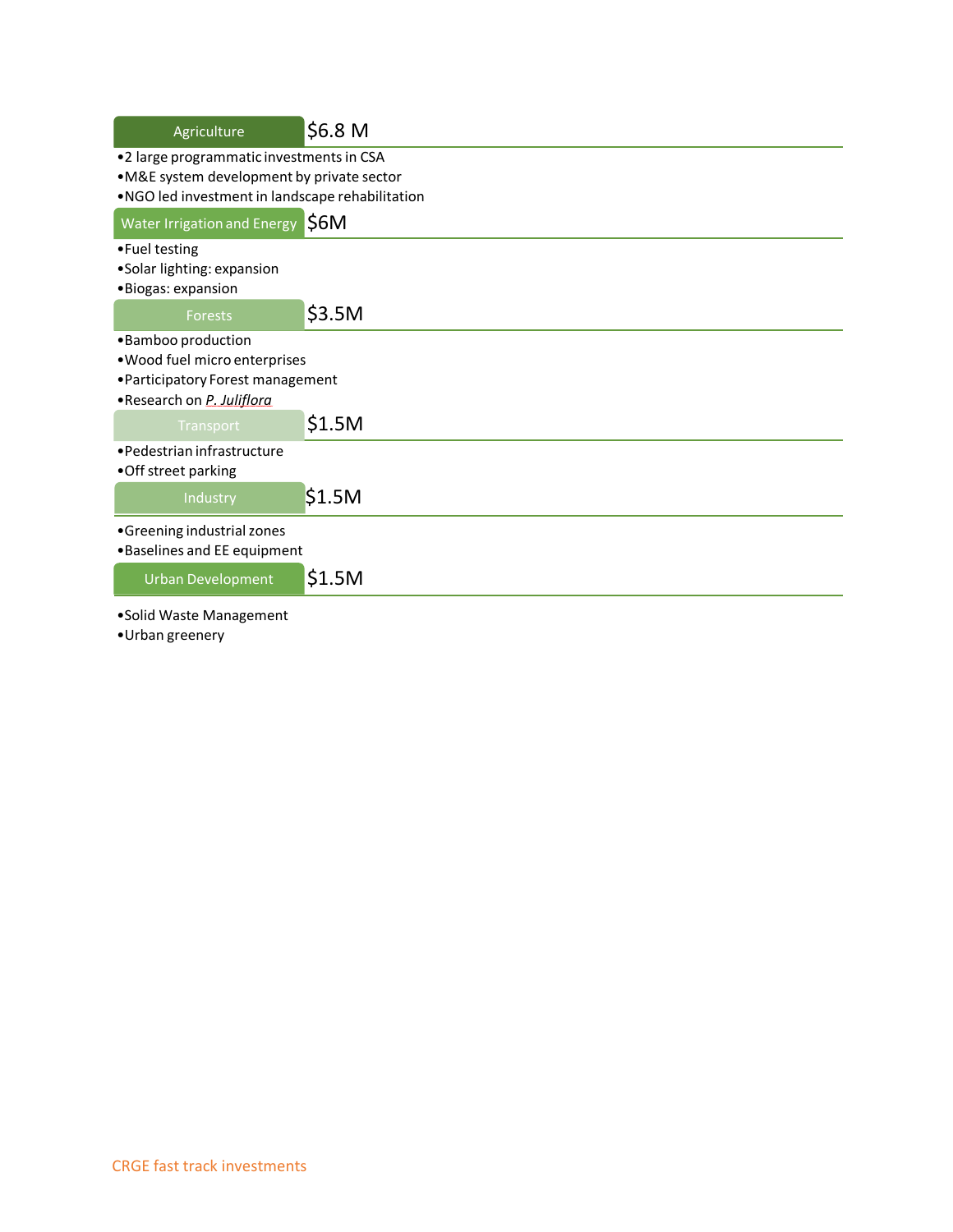# Ministry of Agriculture (MOA): \$6.8 Million USD sector allocation

#### Climate Smart Agriculture in 8 regions of Ethiopia

| <b>#1. MOA</b>                  | <b>Climate Smart Agriculture: Piloting Climate Proof and Low Carbon</b><br>Agricultural Investments in Ethiopia |
|---------------------------------|-----------------------------------------------------------------------------------------------------------------|
| Regions: 8 Regions (22 woredas) | Budget: \$5,227,063                                                                                             |

#### Objectives and aims of the Project:

Piloting climate smart agriculture (CSA) in 22 woredas across 8 regions. Many of these farmers and pastoral households are highly vulnerable to climate shocks and lack proper food and income security. The expected impacts include increased productivity of crops and livestock through CSA, productive land conservation and rehabilitation of degraded lands through Integrated Natural Resource Management, and general ecological sustainability and improved household livelihoods. In the process, it aims to strengthen the capacity of offices of the Ministry at the national, regional and woreda levels, especially in implementing large scale programs such as this one, while contributing to the GHG emission reductions goals of the Ministry.

| #2. Ministry of Agriculture                                                     | Climate Smart Agriculture in Pastoral Areas |
|---------------------------------------------------------------------------------|---------------------------------------------|
| Region: Afar and Somali regions                                                 | Project Budget: \$857,376 / € 630,000       |
| Project title: Climate Smart Agriculture in two pastoralist regions of Ethiopia |                                             |

#### Objectives and aims of the Project:

Through improved productivity of crops and livestock, this project aims to pilot innovative 'climate smart' practices, which can deliver 'win-win-win' outcomes – higher baseline production, greater climate resilience, mitigation of climate change – in 4 woredas in the Pastoral regions of Ethiopia. The pastoral communities, specifically those of Afar and Somali regions, live in a frequently changing climate and environmental conditions having high uncertainty and risk, making livelihoods comparatively disadvantaged. Compounded with this increasing numbers of livestock above the carrying capacity of range lands, clearing of vegetated lands for agriculture, poor soil and water management practices, these areas face major challenges in the agriculture sector. The proposed Project can play a key role in catalysing adoption of CSA practices and enabling communities to scale them. Through training and technical support to woredas, the project intends to prevent any further degradation and restoration of degraded lands, which will improve land productivity, enhance biological diversity and contribute to environmental safety trough better practices and conservation of range lands, while using safeguards that minimize any adverse impacts on the environment, biodiversity and society.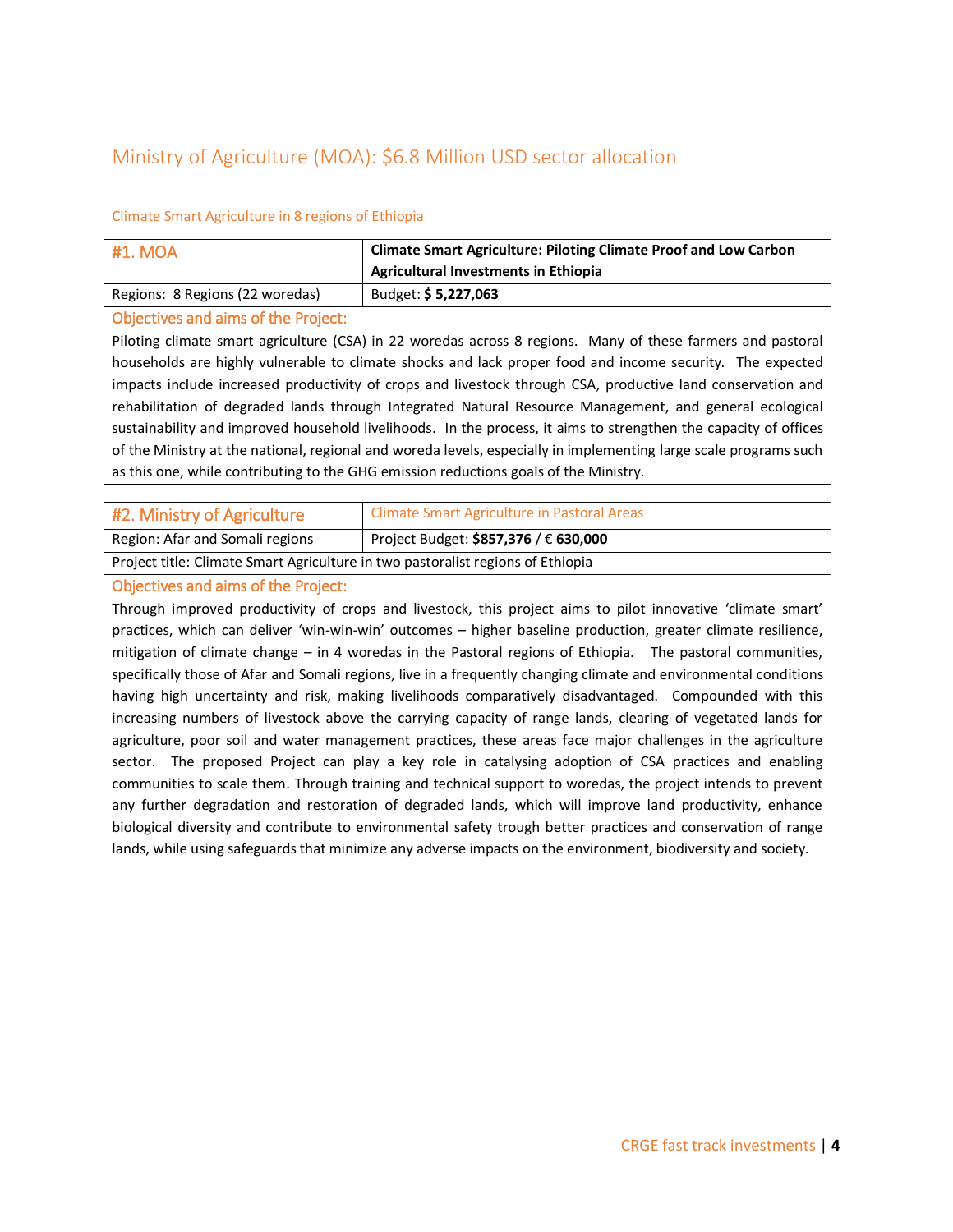| #3. MOA  | Developing M&E, MRV and long-term Investment plan for selected |
|----------|----------------------------------------------------------------|
|          | <b>Agricultural Sector</b>                                     |
| Regions: | Project Budget: \$539,340                                      |

#### Objectives and aims of the Project:

As the Ministry of Agriculture is moving towards implementing the CRGE, having a robust M&E as well as MRV system showing the achievements towards meeting CRGE and GTP targets is a key factor. Though there are currently various initiatives looking at MRV, there are limited activities addressing sector specific MRVs. This project will thus develop agriculture sector specific MRV (as well as M&E) system that will be integrated with the national MRV framework currently being developed by MEF. Additionally, the project aims to develop a clear baseline for the targeted woredas and systematic tolls for developing baseline for other woredas beyond this project, and long-term investment plan tools for the piloted woredas so they can attract continued financing.

| #4. MOA (in partnership w/ Climate                                                                                    | Piloting Conservation Agriculture CRGE in the Rift Valley Ecosystem                                               |  |  |
|-----------------------------------------------------------------------------------------------------------------------|-------------------------------------------------------------------------------------------------------------------|--|--|
| Change Forum-Ethiopia (CCF-E))                                                                                        |                                                                                                                   |  |  |
| Region: Rift Valley Region                                                                                            | Project Budget: \$233,597                                                                                         |  |  |
| The goal of this project is to implement integrated watershed development mechanisms (biological and physical         |                                                                                                                   |  |  |
|                                                                                                                       | interventions), to improve resilience to climate change and variability within the sensitive and fragile          |  |  |
|                                                                                                                       | ecosystems of the Central Rift Valley (CRV) system. Multiple interacting forces that exceed the carrying capacity |  |  |
| of the area have caused Land Use Land cover changes that result in high run off with consequent siltation to the      |                                                                                                                   |  |  |
|                                                                                                                       | rift valley lakes. The phenomenon of increased evaporation (increase temperatures) and reduced inflow             |  |  |
| (increasingly erratic rainfall) is seen affecting the biodiversity in the water body and the agricultural productions |                                                                                                                   |  |  |
| around lake Ziway and Shalla areas. Looking at these two areas more specifically, the project aims to address         |                                                                                                                   |  |  |
|                                                                                                                       | these multi-dimensional problems by developing and implementing adaptation projects and intervention              |  |  |
|                                                                                                                       | measures that are expected to dramatically improve the current status of biodiversity, agricultural production    |  |  |
| and rural livelihoods in the CRV.                                                                                     |                                                                                                                   |  |  |

# Ministry of Water, Irrigation and Energy (MOWIE) Projects

| #1. Ministry of Water, Irrigation                                                                                 | Solar Power for Water Supply and Irrigation                                                           |
|-------------------------------------------------------------------------------------------------------------------|-------------------------------------------------------------------------------------------------------|
| and Energy                                                                                                        |                                                                                                       |
| Regions: Oromia, Tigray, SNNPR and                                                                                | Project Budget: \$2,599,844                                                                           |
| Amhara                                                                                                            |                                                                                                       |
| Irrigation is a strategic priority for both food security and exports. This project will install 42 solar pumping |                                                                                                       |
| systems to demonstrate solar powered groundwater irrigation. The project is expected to improve sustainability    |                                                                                                       |
| and supply of water to increase the sustainability and supply of water to 147,000 people and reduce               |                                                                                                       |
| greenhouse gas emission by 1,233t CO2e per annum as well as contribute to improvements in local air quality.      |                                                                                                       |
|                                                                                                                   | The ultimate impact of this will be freeing up productive time for income generation, improvements in |
| livelihoods.                                                                                                      |                                                                                                       |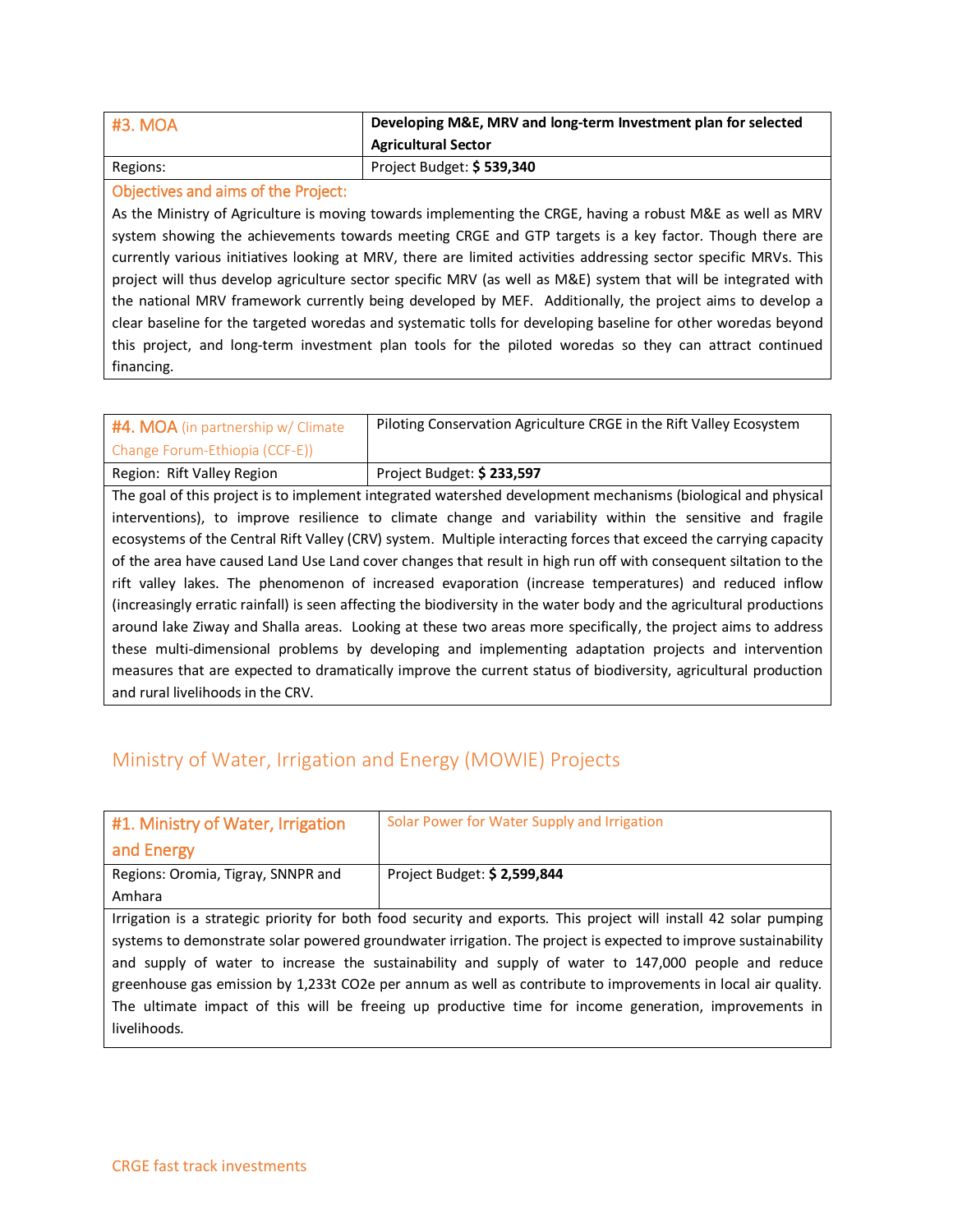| #2. Ministry of Water, Irrigation                                                                                    | Accelerating the National Biogas Program Ethiopia |
|----------------------------------------------------------------------------------------------------------------------|---------------------------------------------------|
| and Energy                                                                                                           |                                                   |
| Region: SNNPR                                                                                                        | Project Budget: \$63, 831                         |
| The overall aim of the project is to increase the substitution of traditional fuels with modern biogas by addressing |                                                   |
| key bottlenecks in the National Biogas Program of Ethiopia. To this end, 40 demonstration digesters will be          |                                                   |
| installed in Benishangul and Gambella with the aim of marketing and expanding access to domestic bio-digesters.      |                                                   |
| The main benefits will be to increase the uptake of biogas technology in these regions with the ultimate benefit     |                                                   |
| being felt by women who will have more time for productive activities and better health from improved indoor air     |                                                   |
| quality.                                                                                                             |                                                   |

| #3. Ministry of Water, Irrigation | <b>Strategic Support Improved Water Monitoring Systems</b>                                                                                                                                                                                                                                                                                                                                                                                                                                                                                                             |
|-----------------------------------|------------------------------------------------------------------------------------------------------------------------------------------------------------------------------------------------------------------------------------------------------------------------------------------------------------------------------------------------------------------------------------------------------------------------------------------------------------------------------------------------------------------------------------------------------------------------|
| and Energy                        |                                                                                                                                                                                                                                                                                                                                                                                                                                                                                                                                                                        |
| Region: Federal government        | Project Budget: \$700,000                                                                                                                                                                                                                                                                                                                                                                                                                                                                                                                                              |
| and flood management.             | This project aims to upgrade climate and hydrological information systems in Ethiopia in order to generate<br>reliable, accurate and sustainable quality data. The objective of the project is then to upgrade a number of<br>gauging stations and database, alongside staff capacity development. The investment will develop a clear, user-<br>focused strategic plan for upgrading the monitoring system and install 54 improved stations with automated<br>instruments and telemetry system leading to improved Surface and Ground Water Database and better water |

| #4. Ministry of Water, Irrigation<br>and Energy | Monitoring and Regulatory Systems: Strengthening the monitoring<br>Capacity of Petroleum Downstream Operations |
|-------------------------------------------------|----------------------------------------------------------------------------------------------------------------|
| Region: Federal government                      | Project Budget: \$635,000                                                                                      |
|                                                 |                                                                                                                |

The project aims to strengthen the monitoring capacity of the ministry and respective line institutions at regional level to properly monitor and regulate the petroleum supply chain operations in the country. The objective of the intervention is then to establish effective monitoring and regulatory system that will assist in avoiding the petroleum products adulteration for end-users to get quality products. The existence of price difference between fuels is providing the incentive to the ongoing adulteration along the supply chain, which studies estimate to be from 10% to 40%. The expected output is the introduction of new technologies and approaches for reducing fuel adulteration, including testing and laboratory equipment and skilled manpower to effectively monitor and regulate the petroleum supply chain. This will result in avoiding the petroleum products adulteration, and hence, end-users will be getting quality products. This will have an impact on reduction of emission and air pollution as well as on costs to end-users of petroleum products and the environment.

| #5. Ministry of Water, Irrigation                                                                             | Access to Solar Energy Technologies: Improving the Livelihoods and                                              |
|---------------------------------------------------------------------------------------------------------------|-----------------------------------------------------------------------------------------------------------------|
| and Energy                                                                                                    | Life Styles of Rural Community of Emerging Regional states through the                                          |
|                                                                                                               | Dissemination of Solar Energy Technologies                                                                      |
| Region:                                                                                                       | Project Budget: \$2,001,316                                                                                     |
| The project aims to improve sustainable energy access for remote rural communities through the dissemination  |                                                                                                                 |
| of Solar Energy Technologies, which provide wide opportunity for children and women to get time for education |                                                                                                                 |
|                                                                                                               | and productive activities. The project also contributes to biomass conservation and reduces health risks caused |
|                                                                                                               | due to use of traditional and carbon intensive fuels for lighting. The main project outcomes are the supply of  |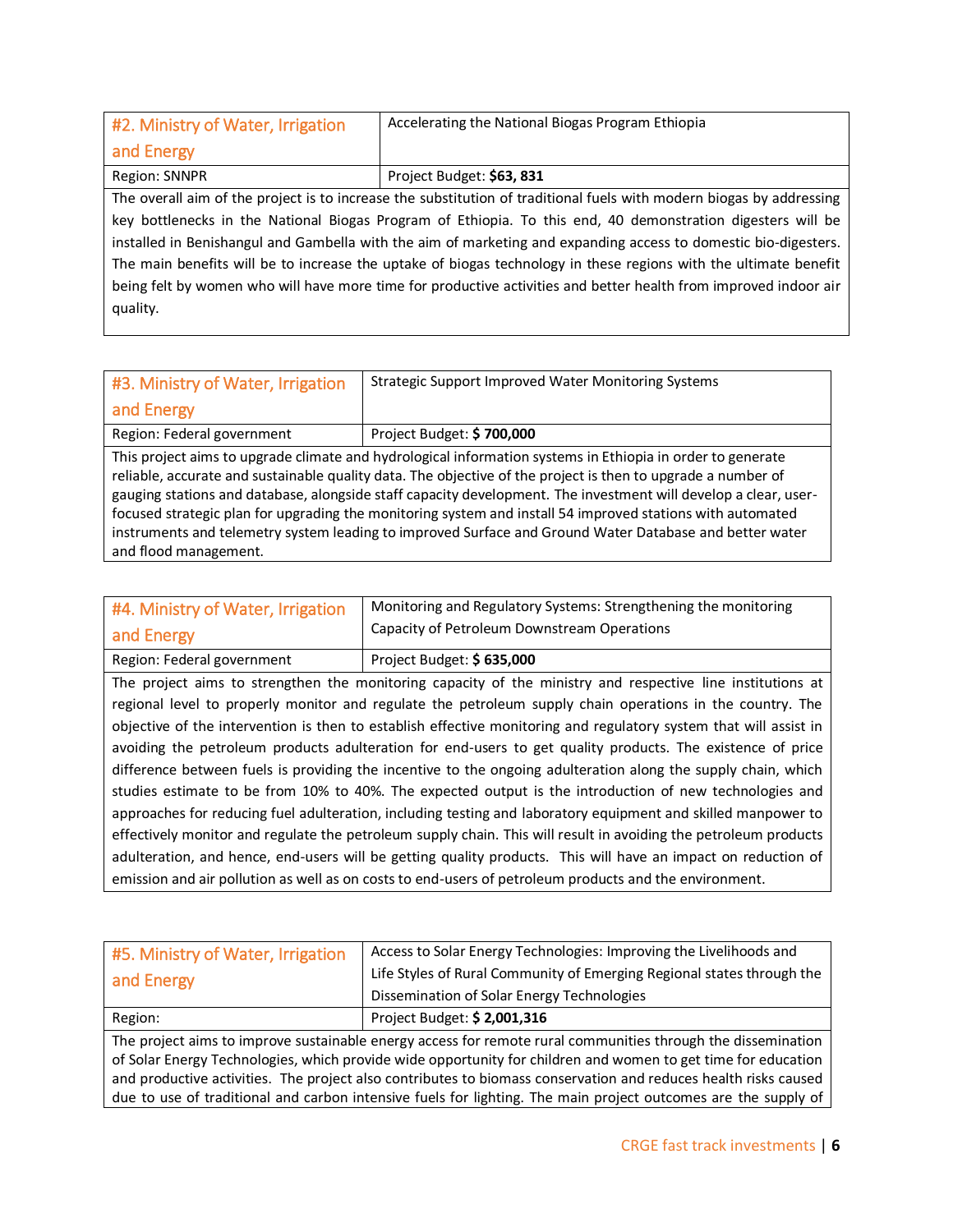Solar Home Systems (SHS) to 4000 households in all the four Regions and the Supply of Solar Lanterns of 8,000 units in all the four Regions and 24 institutional photo-voltaic systems units and building capacity of implementers.

## Ministry of Environment and Forest (MEF) Projects

| #1. MEF               | Empowering Woman through Better Forest Management and micro-<br>enterprise development |
|-----------------------|----------------------------------------------------------------------------------------|
| Region: Harari Region | Budget: \$51,451                                                                       |

Project title: Improving the income of women through the development of woodlots in Erer and Sofi woreda

#### Objectives and aims of the Project:

This project aims to reduce deforestation in the Harari region through collaborative efforts with the community, especially mobilizing local women. The Harari region with its increasing population and reducing agricultural land productivity, clearing of shrubs to cultivate unstable terrains and deforestation for wood fuel are the main cause of degradation in the area. In the proposed piloted areas, such activities are a means of daily income for underprivileged woman which supply 40% the regional biomass demand. This project will undertake post planting management of 750ha forest tree plantation, and engage 1,400 rural HHs in Sofi and Erer Woreda of Harari Regional State, helping them secure a better and more sustainable livelihood by generating alternative income from employment in planation and post plantation management activities, bee keeping and selling byproducts. At the same time, it will contribute to the GHG emission reduction by improving forest cover. The program will also create awareness on climate change, forest management and area rehabilitation for over 90% of locals in the 5 kebeles.

| #2. MEF               | Bamboo Plantation in the Highlands of the Upper Rift Valley |
|-----------------------|-------------------------------------------------------------|
| Region: Oromia Region | Project Budget: \$435,416                                   |

Project title: Promotion of highland bamboo plantation for ecosystem restoration and livelihood improvement in the eastern escarpments of the upper rift valley

#### Objectives and aims of the Project:

The Highland Bamboo aims to unlock the huge market potential of bamboo forests in Ethiopia, by addressing degradation while creating sustainable income for the local community. Ethiopia has immense untapped bamboo resources, with over one million hectares estimated to 67% of Africa's entire bamboo resource. The Government of Ethiopia has designed policies and strategies to encourage sustainable management of forests including bamboo as a renewable resource. This allows the project to promote bamboo plantation for increased forest cover and improvement of livelihoods of the local community, while restoring biodiversity and improving carbon sequestration. The project will be working with the local community to establish bamboo forests in 10 kebeles of Arsi Negelle and Kofele woredas of West Arsi zone of Oromia region. Over 3000 selected farmers will plant 500,000 bamboo culms on 200 hectares of lands. The project will also contribute to improving environmental services through enhanced soil and water as well as biodiversity conservation and thus improves the income of households in the project areas.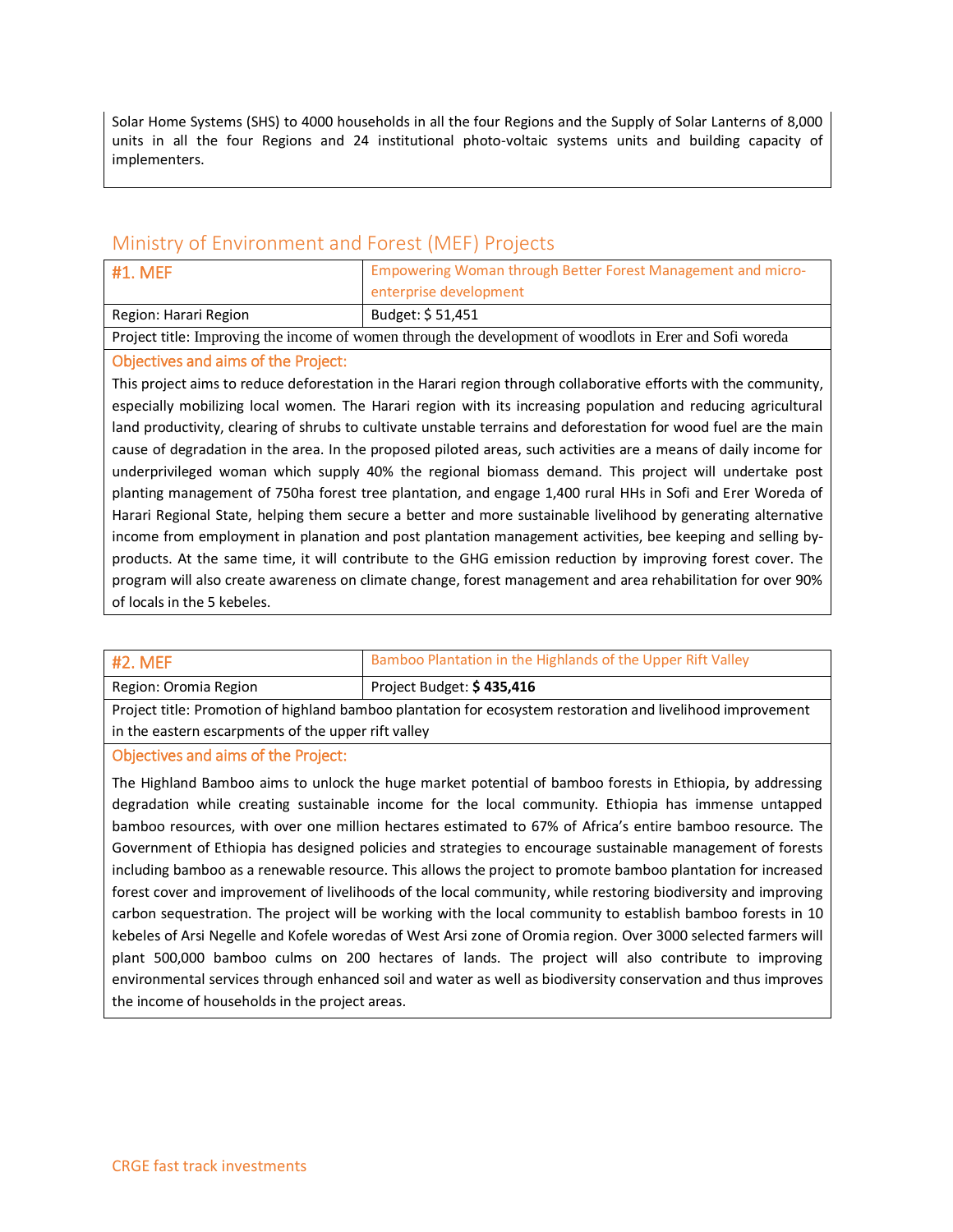| #3. MEF                                                                                       | Bamboo Forest Management in Benishangul |
|-----------------------------------------------------------------------------------------------|-----------------------------------------|
| Region: Benishangul Gumuz                                                                     | Project Budget: \$69,399 USD            |
| Project title: Creating climate change Resilient communities through bamboo forest management |                                         |

#### Objectives and aims of the Project:

This project aims to address degradation of the lowland bamboo forests while enhancing awareness of the considerable environmental, ecological (such as watersheds protection, carbon sink, biodiversity) and economic benefits of bamboo forests to the community. Significant amount (85%) of lowland areas Bamboo resources are largely found in Benishangul Gumuz (share 30% of the country's bamboo resource), which is being used ineffectively for low economic value merchandizes or cleared for human settlement or farm lands. The project creates awareness of the environmental/ecological. It will build capacity in the local communities and amongst other stakeholders, increase bamboo coverage by 50% in the target area of 50ha while regenerating 30% more plant species and creating a sense of ownership for forest land management amongst target communities build capacity within the local organization delivering the project. Decrease the vulnerability of the land to erosion in the target area. The project will:

- 100 of the target community will be trained on seedling and nursery management and establish 2 nurseries
- Plant of 100,000 bamboo and other indigenous plants over 200 hectares of land and sequester 4000 tonnes TCo2e
- Establish 2 micro enterprises established and create market linkages

| #4. MEF                                                                                      | Watersheds Rehabilitation in Amhara Highlands |
|----------------------------------------------------------------------------------------------|-----------------------------------------------|
| Region: Amhara Region                                                                        | Project Budget: \$844,477                     |
| Project title: Reducing land degradation and building livelihoods in the highlands of Amhara |                                               |

#### Objectives and aims of the Project:

This project is designed to rehabilitate the degraded watersheds in the drought prone districts of eastern Amara, which will serve as pilot learning scheme. The selected areas are districts that are designated food insecure and flood prone. After restoring their productivity, these watersheds will become sources of livelihoods for job seeking youths and underprivileged women. The project has been designed by actively engaging concerned regional bureaus and considering the severity of land degradation and vulnerability of communities. The selected districts are economically vulnerable and so far, marginalized districts in terms of project support from the region.

Major actors at federal, regional and district level have signed agreement to commit themselves to the project. Watershed sites are selected (including size) and identification of beneficiary groups and their numbers undertaken. Capacity for project management and stakeholder's engagement is enhanced and a baseline and Development map of the selected watersheds are generated for the site. Biophysical measures are then applied and 4500 ha of watershed area treated to become more productive and with less erosion. Approximately 3500 youths and poor women are organized and gain temporary employment in small business units; and 2400ha of forest lands will be brought under formal Joint Forest management and planted with appropriate species for energy and for timber.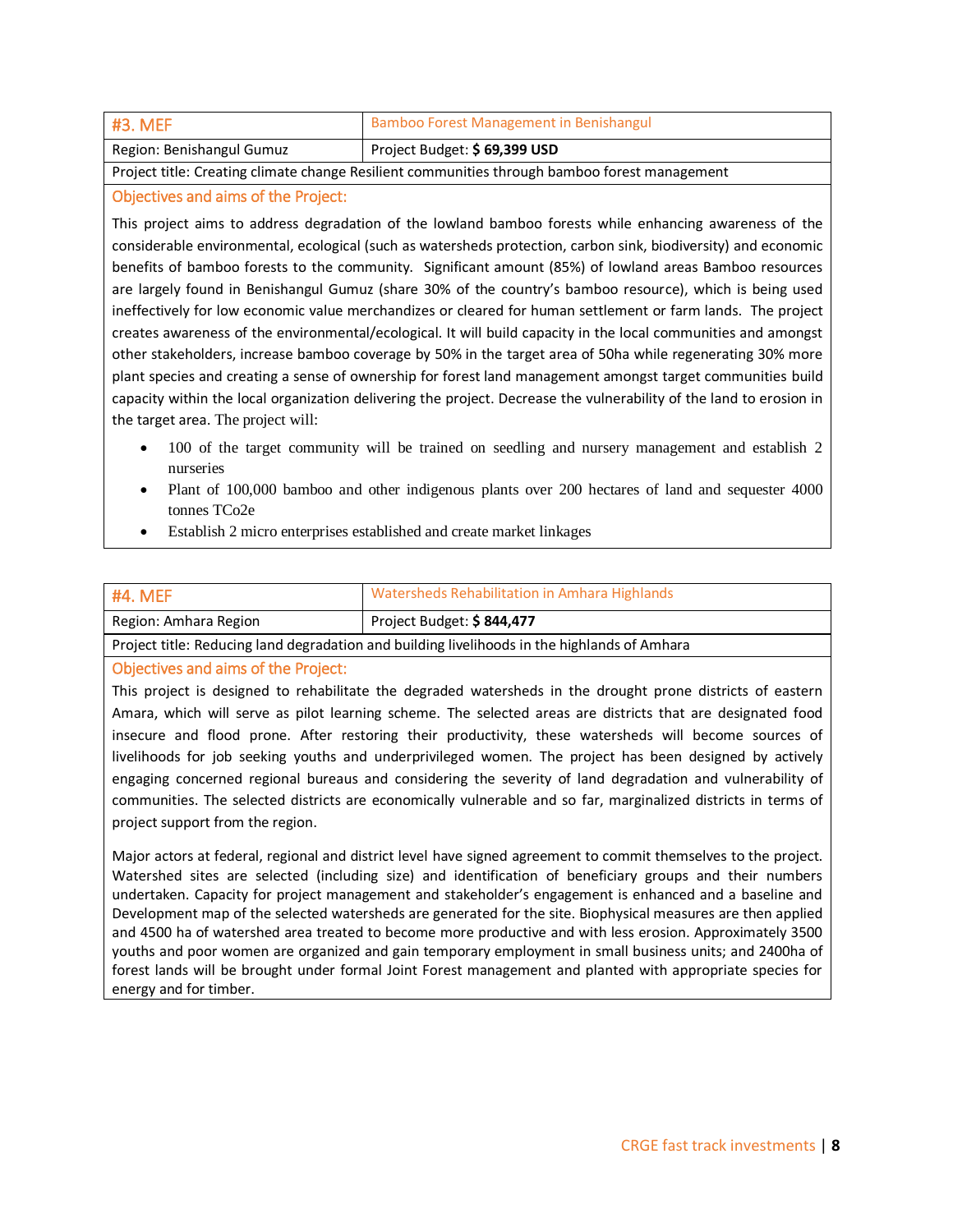| #5. MEF                                                           | Participatory Forest Management (PFM) in Dire Dawa |
|-------------------------------------------------------------------|----------------------------------------------------|
| Region: Dire Dawa Administration                                  | Project Budget: \$56,100                           |
| Project title: Participatory Forest Management (PFM) in Dire Dawa |                                                    |

#### Objectives and aims of the Project:

This project will concentrate on the 480 ha of the most biological diverse and carbon-dense forest in Dire Dawa. It aims to create awareness and promote sustainability of existing community protected forests, biodiversity as well as enclosure, reclamation, rehabilitation and restoration of the adjacent degraded forests in three-rural kebeles of the region. The intervention is expected to enrich the continued flow of ecosystem services, particularly carbon sequestration service, through promotion of sustainable forest management while strengthening the capacity of the CBOs, developing sustainable livelihood opportunities and establishing sustainable financing schemes. The specific objectives include

- Enhancing forest land security from illegal deforestation
- Promoting fuel efficient stove to 3300 household
- Enhancing livelihoods of 26% of the household and increase their annual income by 50%
- Raising awareness of 2650 households in participatory forest management with in the planning period
- Restoring and conservation of bio-carbon stocks in 1000ha forest land through community based afforestation and natural regeneration
- Enhancing bio-carbon stock in 500 ha agricultural, homestead and road side land

Total cost of the project is USD 102,241. From the total budget 55% (USD 56,100) of the budget will be covered by CRGE facility, 40.5% (USD 41,490) of the budget will be covered by the DDA and the rest 4.5% (USD 4651) of the budget will covered by the community.

| #6. MEF (in collaboration with                                                                                        | Low-cost Construction Material from Local Invasive Trees                                                      |
|-----------------------------------------------------------------------------------------------------------------------|---------------------------------------------------------------------------------------------------------------|
| <b>Forest Research Center)</b>                                                                                        |                                                                                                               |
| Region: Afar & Somali Region                                                                                          | Project Budget: \$185,200                                                                                     |
|                                                                                                                       | Project title: Application of Prosopis Juliflora cement bonded particleboards for low cost house construction |
| <b>Objectives and aims of the Project:</b>                                                                            |                                                                                                               |
| This is project to convert and process Prosopis Juliflora, an invasive species that is spread widely in Ethiopia into |                                                                                                               |
| different value-added products for low cost house construction as well as introduces/ promote new house               |                                                                                                               |
| construction styles/designs suitable for arid zones. This can minimize the invasion of P. juliflora from grazing and  |                                                                                                               |
| farm lands. Additionally, such type of houses can be constructed with about 40% less cost and time than house         |                                                                                                               |
| made from cement bricks and wood. Thus, this project creates a win-win situation by reclaiming land currently         |                                                                                                               |
| covered by these species, while creating sustainable job opportunity for low income people. The project will          |                                                                                                               |
| install machinery, develop a business plan and build 26 demonstration houses from the particle boards.                |                                                                                                               |

| #7. MEF                                                     | Somalia Region Afforestation/Reforestation |
|-------------------------------------------------------------|--------------------------------------------|
| Region: Somalia Region                                      | Project Budget: \$83,137                   |
| Project title: Afforestation/Reforestation in Karamara Hill |                                            |
| Ohjectives and aims of the Project:                         |                                            |

#### Objectives and aims of the Project:

The proposed afforestation and reforestation project targets areas in the Eastern part of Ethiopia. Clearance of vegetation cover stems from the growing demand for land and forest products, and the lack of sustainable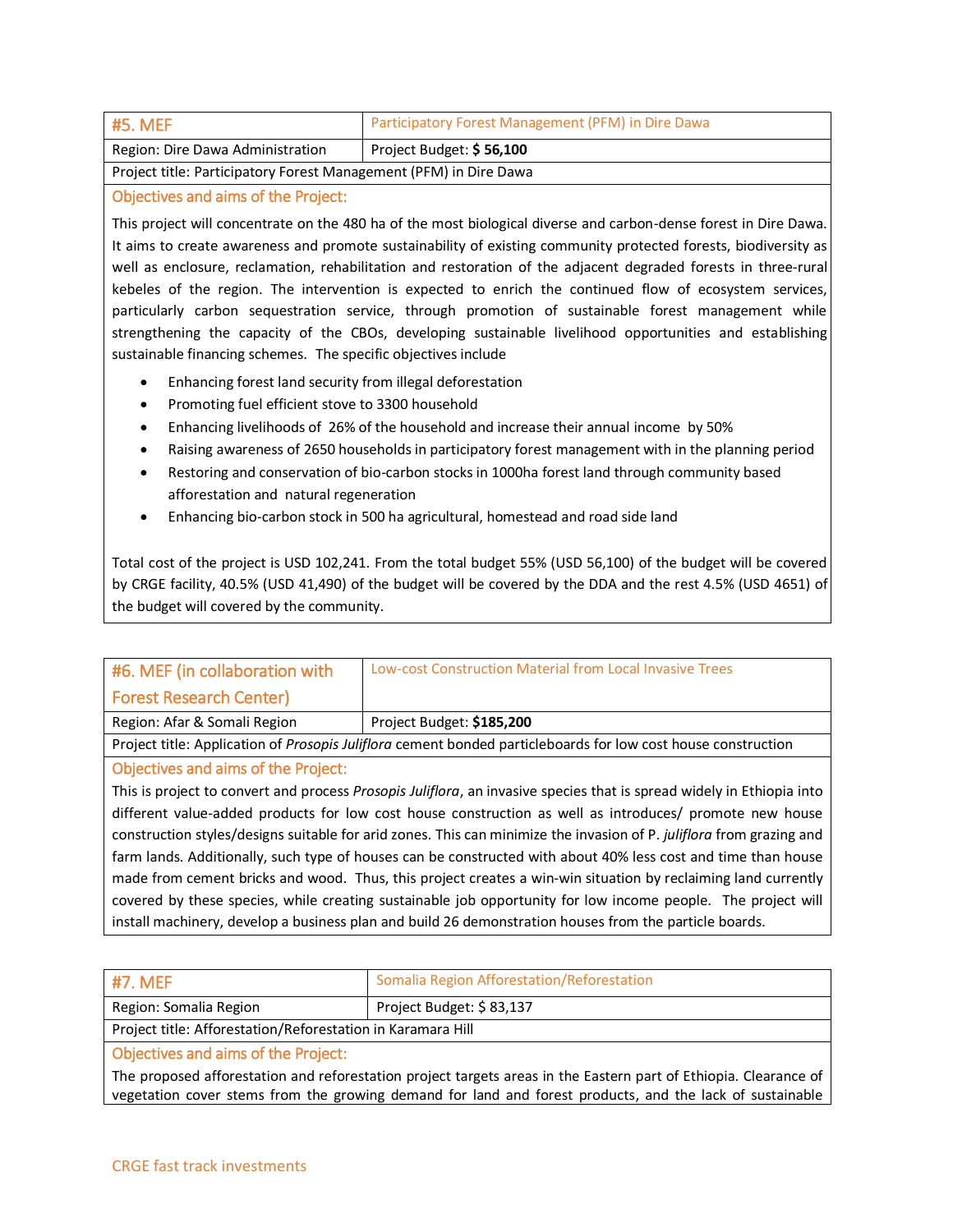resource management. The project aims to address this through increased vegetation cover and diversity through afforestation, area closure and use of energy efficient technology, reduced land degradation through biological and physical soil and water conservation measure, development of alternative income source for women, and enhanced capacity and community awareness in seedling production and nursery management while building the institutional capacity to implement such projects. This will rehabilitate 1,300 Ha of land, and planting a buffer zone with 500,000 seedlings. 2 km of hill side terrace, stone dams and over 2000 eyebrow basins will be prepared.

- 50 community members trained on improved fruit production and management
- 50 HHs having improved fruit seed and start to produce
- 30 HHs trained on improved forage production
- 30 HHs having improved forge seed and start implement cut and carry system
- 30 HHs trained on timber and fire woodlot establishment
- 30 HHs provided with forestry equipment and fuel wood and timber woodlot seeds

## Ministry of Transport (MOT) Projects

| <b>#1. MOT</b>                                                                                                  | Share the Road (Encouraging Non-Motorized Transportation) |
|-----------------------------------------------------------------------------------------------------------------|-----------------------------------------------------------|
| Region: Addis Ababa city                                                                                        | Project Budget: \$715,000                                 |
| administration                                                                                                  |                                                           |
| n think of the finite state of the first control of the finite of the finite of the finite of the finite of the |                                                           |

Project title: Share the Road: Development of Walking and Cycling Facilities for Urban Transportation of Addis Ababa

#### Objectives and aims of the Project:

The objective of this project is to shift in urban mobility to a design that encourages the usage of safe and environmentally friendly non-motorized modes of transport (NMT). With increasing private car ownership rate increasing rapidly, NMTs are needed to help combat increased CO2 emissions, congestion and other related problems resulting from the disorderly urban traffic. This project aims to pilot bicycle taxis and bike rental programs, work specifically with three condominium neighborhoods (with >10,000 inhabitants) to facilitate access to public transport station such as Light Rail Transport or Bus Rapid Transport stations. This pilot project will identify three mass-housing residential neighborhoods and increase pedestrians and cycling by 15% for a distance of less than 1.5 km. Moreover, it will create employment opportunity for about 65 people (15 permanent pedestrian facility care takers, ~50 SME members and many more temporary workers will be benefited). This can serve as a role model for city / transport planners on how they can integrate NMT infrastructure in their design. Moreover, the project will supply 20,000 matured trees for pedestrian shades, 45 sitting benches and water tabs, install street lights, rehabilitate existing pedestrians and cycling facilities, prepare "Business Plans" for 6 SME's in the three sites to execute the bicycle rent/taxi business and provide Bicycle-taxi/ rental services for 5,250 commuters/ day.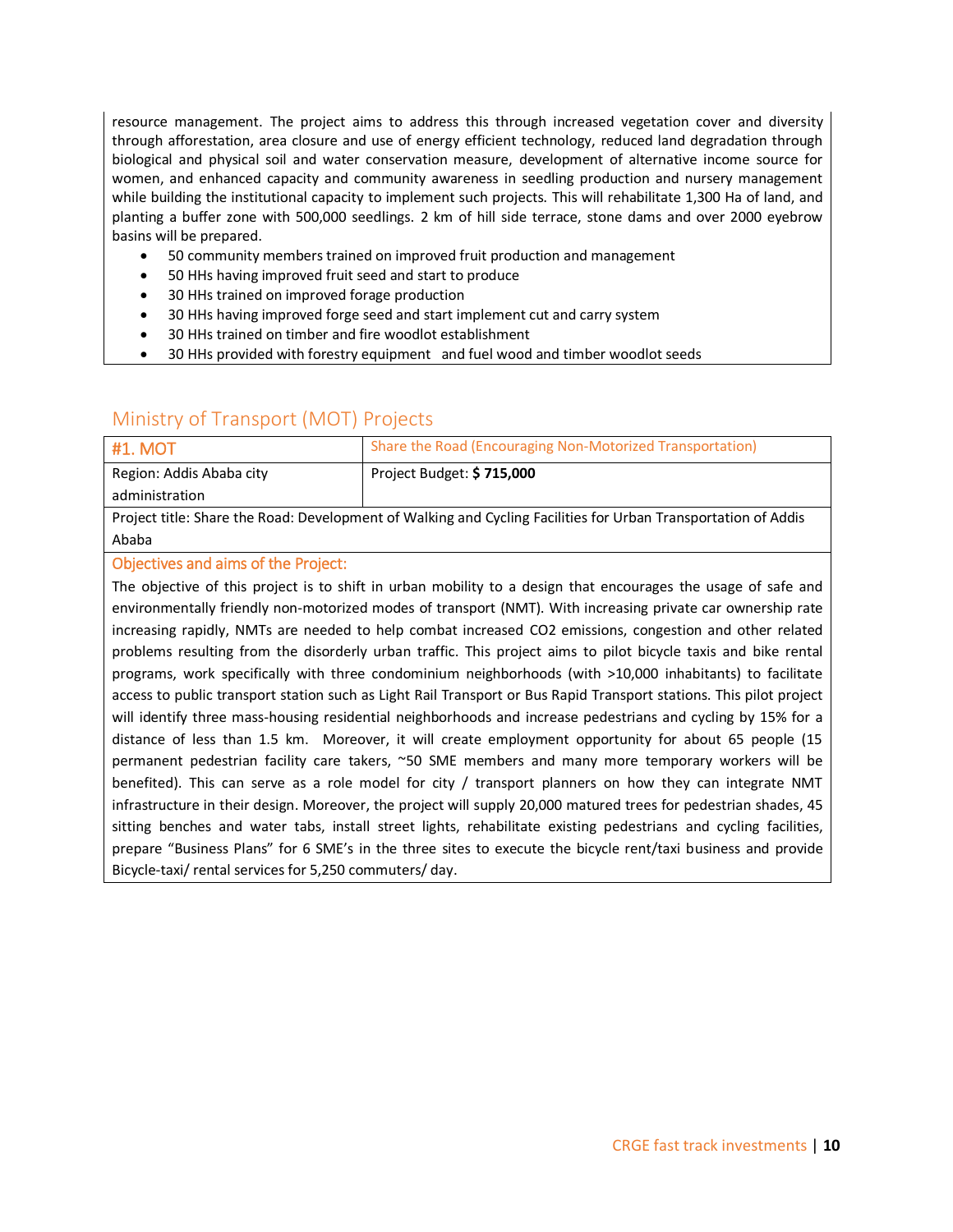| <b>#2. MOT</b>      | <b>Smart Parking</b>      |
|---------------------|---------------------------|
| Region: Addis Ababa | Project Budget: \$780,000 |

Project title: Smart Parking as an Instrument to Improve Traffic Flow and Emissions Reduction

#### Objectives and aims of the Project:

In collaboration with the private sector, this project aims to implement smart parking systems in the capital city that will dramatically improve traffic flow which will have a catalytic effect in reducing emissions. Addis Ababa has one-thirds or one-fourth of the existing street lanes occupied by Street-side parking. Un-regulated street parking has impact to slow down journey time, increase the level of accidents and reduce the efficiency of road transportation in the city. The project will carry out a city-wide assessment of traffic flow and identify key locations for off-street parking lots/garages starting with about 10 locations per sub-city and initially working with about 15 private stakeholders that have already expressed interest. It will be preparing city-wide maps that show available parking space and their relevance in addressing the congestion problem and develop a PPP guideline based on this pilot for future expansions. A pilot site will be developed in Lideta Kifle Ketema around Mexico square.

## Ministry of Industry (MOI) Projects

| 41. MOL                                                                                              | <b>Sector Specific MRV System</b> |
|------------------------------------------------------------------------------------------------------|-----------------------------------|
| Region: All                                                                                          | Project Budget: \$584,000         |
| Project title: Development of baseline and MRV system for GHG emissions from the industry sector and |                                   |
| implementation of pilot GHG reduction through energy efficiency                                      |                                   |

## Objectives and aims of the Project:

This project expects to address energy efficiency issues in the industrial sector and develop an accurate baseline and sector specific MRV system. The sector in general has large energy consumption and is a significant source of both conventional pollutants and greenhouse gas emissions. However, in Ethiopia, energy efficiency best practice measures are not well understood, and most industries do not deploy these in process related areas. Very few have the internal systems to identify and deploy genuine innovations in processes such as heat recovery, energy efficiency and novel cleaning methods. As the CRGE strategy identifies energy efficiency as one of the main GHG abatement levers, this project will work on developing computer aided energy management system, install energy efficiency system in a pilot project resulting in improved diffusion of energy management systems and use of best practices. With an accurate baseline data on GHG emissions from the sector, the necessary system can be put in place to monitor GHG emissions reductions and report aligned with the CRGE and GTP targets, while building capacity in MOI and sector agencies on energy efficiency. The project will develop an accurate baseline data on GHG emissions from the sector and have the necessary system in place to monitor GHG emissions reductions and report aligned with the CRGE and GTP targets. One energy efficiency system for one industry from each sub sector will be installed.

| #2. MOI                                                          | <b>Green Industrial Zone</b> |
|------------------------------------------------------------------|------------------------------|
| Region: Addis Ababa                                              | Project Budget: \$508,000    |
| Project title: Development of Green Industrial Zone – Bole Lemmi |                              |

#### Objectives and aims of the Project:

The project intends to contribute to the ecology of Bole Lemmi Industrial Zone (Phase I & II) through greening 10% of its total cover, creating a healthy and environmental friendly industrial zone. The Bole-Lemmi is a 342ha industrial zone part of the new nationwide program of developing industry clusters including all related infrastructure to facilitate the industrialization goals of the Growth and Transformation Plan (GTP). Understanding the potential risks (on biophysical environment and social) of industrial zones, these green belts around the zones are hoped to contribute to the healthy functioning of the industrial zone, while directly reducing pollution (air & noise) in the neighboring areas. The pilot project will also lay out the foundation for